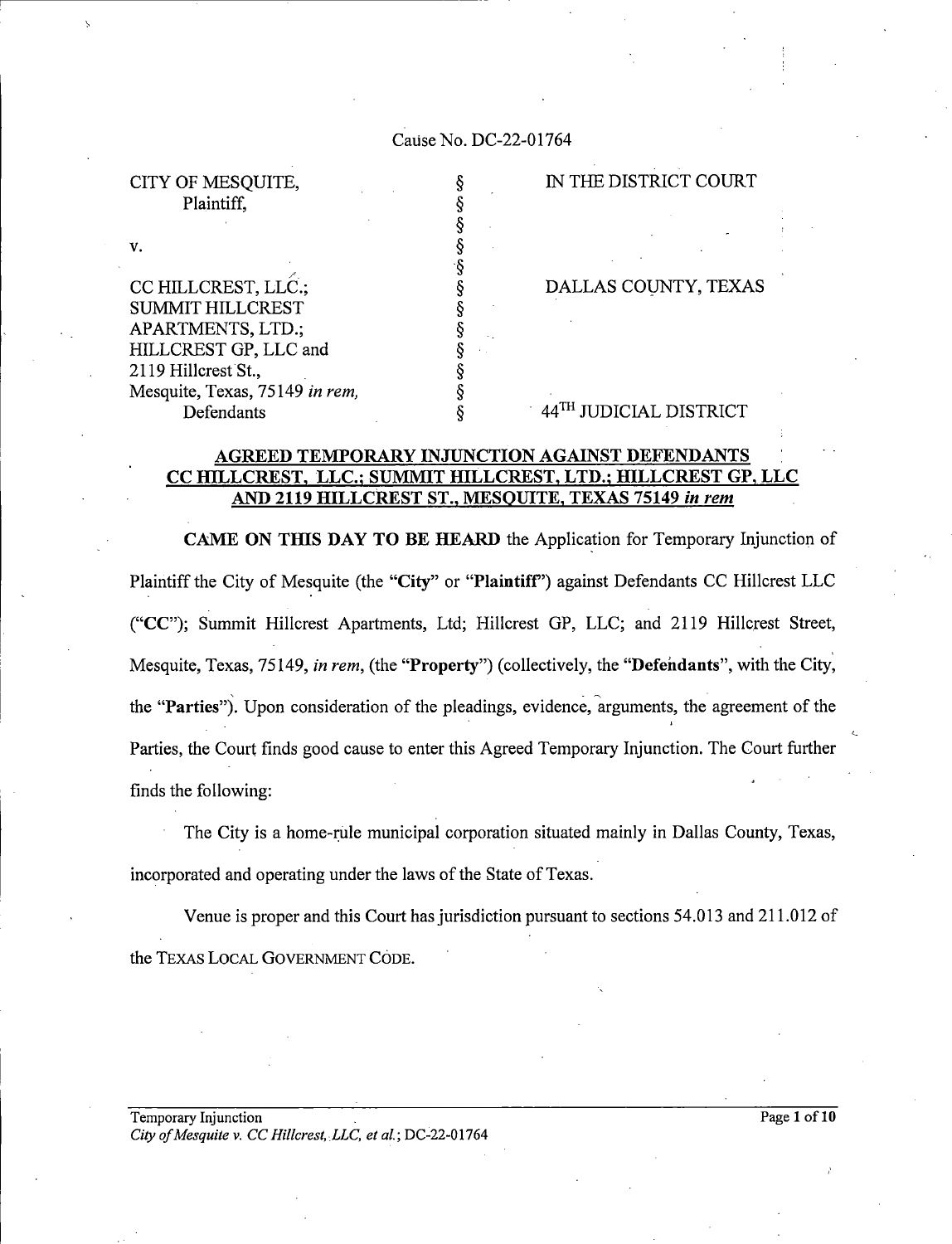Defendant CC is a Texas limited liability corporation. Defendant Summit Hillcrest Apartments, Ltd. is a withdrawn foreign entity. Defendant Hillcrest GP, LCC is a terminated domestic entity.

Defendants collectively own the Property, and CC is the owner's representative controlling the Property, which is residential real property also. known as the "Hillcrest Apartments" and more specifically described as:

#### Tract I:

BEING a 7.0409 acre tract of land situated in the W.H. ROWE SURVEY, ABSTRACT NO. 1256, City Of Mesquite, DALLAS County, Texas, and being all of the Hillcrest Apartment Addition, an addition to the City of Mesquite according to the plat thereof recorded in Volume 71015, Page 1805, Map Records, DALLAS County, Texas, including:

Lot 1R and Lot 2, Block A, according to the Plat of Hillcrest Apartments; Block A, Lots 1R and 2, being a Replat of Hillcrest Apartments, recorded as Instrument No. 201100254235, Map Records, Dallas County, Texas; and

#### Tract II:

BEING a 12.0002 acre tract of land, situated in the W.H. ROWE SURVEY, ABSTRACT NO. 1256, City of Mesquite, DALLAS County, Texas, said Tract being a portion of the 28.353 acre remainder of the W.B. HAILEY 40.275 acre tract, conveyed as second tract by deed dated May 21, 1920, recorded in Volume 838, Page 326, Deed Records of DALLAS County, Texas.

The Property consists of a multi-family apartment complex, zoned and operating as the same.

The following violations (the "Violations") of the Mesquite City Code, including the Mesquite Zoning Ordinance ("MZO"), and also including the 2015 International Property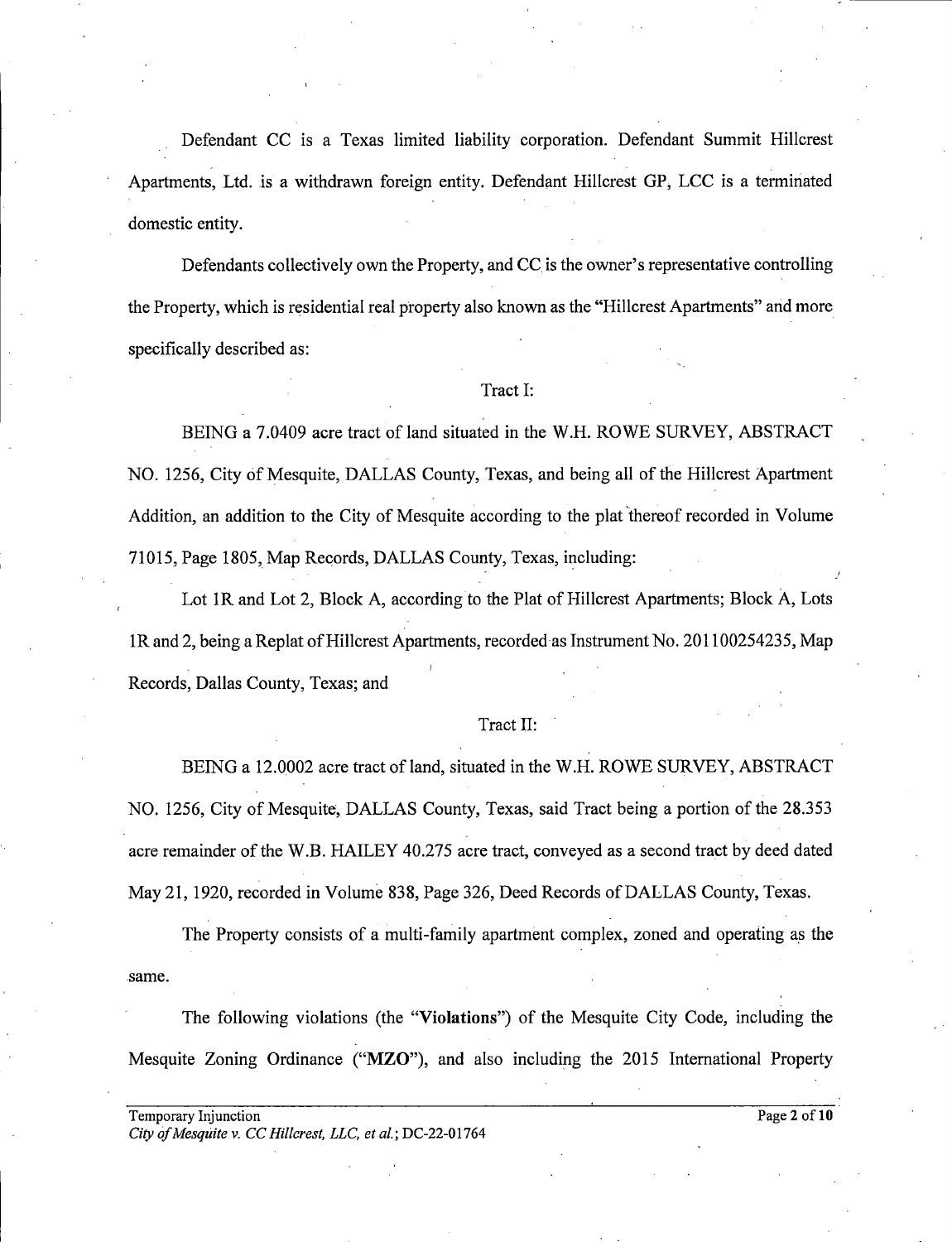Maintenance Code ("IPMC"), 2018 International Residential Code ("IRC"), and 2018 International Building Code ("IBC") (collectively referred to as the "MCC") as adopted and amended by the City, exist or have existed in the preceding six months at the Property:

- a. Failure to provide sufficient drainage to prevent standing water in violation ofMCC  $\S$  7-58 (a)(4) and IPMC  $\S$  507;
- Failure to keep the premises clean and remove from the premises abandoned items, including but not limited to an abandoned motor vehicle, ice box, refrigerator, stove, glass, building material and fixtures, building rubbish or similar items, weeds, dead trees, trash or garbage in violation of MCC  $\S$  7-58 (a)(5) and IPMC  $\S$ 302.8
- Failure to keep all areas of the building, grounds, facilities and appurtenances in clean, safe and sanitary condition in violation of MCC  $\S$  7-58 (a)(8) and IPMC  $\S$ 308;
- Failure to maintain parking lots, fire lanes, driveways, sidewalks, porches, patios and other paved areas free from deterioration, holes, excavations, sharp protrusions<br>or any other object or condition which may cause injury to a person in violation of or any other object or condition which may cause injury to a person in violation of<br>MCC § 7-58 (a)(9) and IPMC § 304.10; MCC  $\S$  7-58 (a)(9) and IPMC  $\S$  304.10;
- Failure to protect the exterior surfaces of a structure that are subject to decay by application of paint or other coating in violation of MCC  $\S$  7-58 (b)(1) and IPMC 304.6;
- f. Failure to provide and maintain railings for stairs, steps, balconies, porches and elsewhere as specified in the Mesquite City Code as well as the International Building Code, International Residential Code or International Property Maintenance Code, as amended by the Mesquite City Code, in violation ofMCC 7-58 (b)(2) and IPMC  $\S 304.2$ ;
- Failure to maintain the structure free from holes, cracks and other defects reasonably capable of causing injury to a person in stairs, porches, steps and balconies in violation of MCC  $\S$  7-58 (b)(3) and IPMC  $\S$  304.12;
- h. Failure to maintain all dwelling units in a weather tight and watertight condition in violation of MCC  $\S 7-58$  (b)(4) and IPMC  $\S 304.1,1(8)$ ;
- Failure to repair holes, cracks, breaks and loose surface materials that are health or safety hazards in or on floors, walls and ceilings in violation of MCC § 7-58 (b)(7) and IPMC § 305.3;
- j. Failure to provide roofs so that they are structurally sound, maintained in a safe condition and have no defects which might admit rain or cause dampness in the walls or building interior in violation of MCC  $\S$  7-58 (b)(9) and IPMC  $\S$  304.7;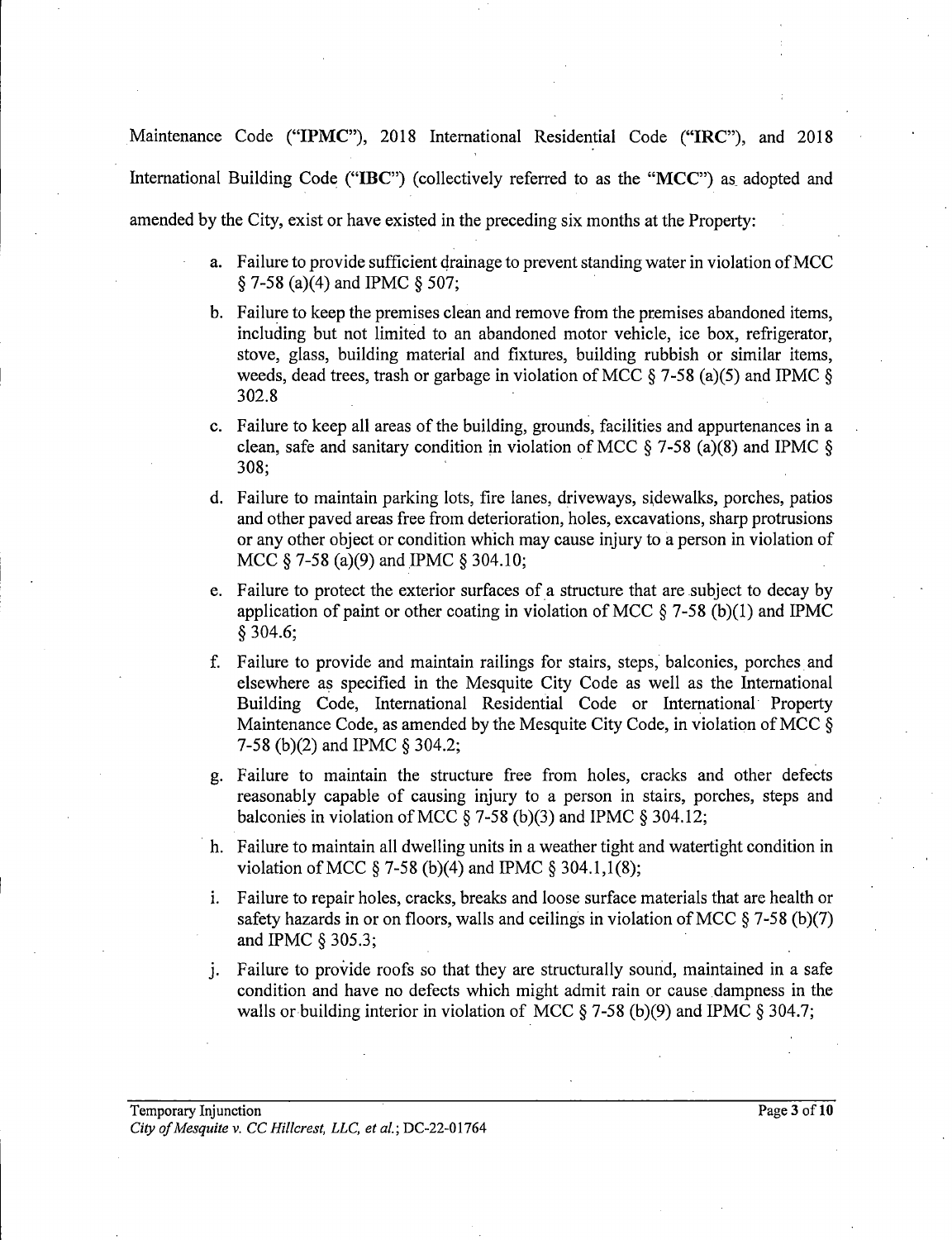- k. Failure to provide and maintain every window and exterior door so it is weather tight, watertight and rodent-proof, and kept in sound working condition and good repair in violation of MCC  $\S$  7-58 (b)(13) and IPMC  $\S$  304.13;
- l. Failure to provide every exterior door with properly installed-hardware that is maintained to ensure reasonable ease of operation to open, close and secure in an open or closed position, as intended, by the manufacturer of the door and the attached hardware in violation of MCC  $\S$  7-58 (b)(14) and IPMC  $\S$  304.15;
- m. Failure to maintain painted exterior surfaces free of flaking, chipping, peeling and fading paint in violation of MCC  $\S$  7-58 (b)(18) and IPMC 304.2;
- n. Failure to provide every window and exterior door with security devices complying with Chapter 92 of the Texas Property Code in violation of Chapter 92 of the Texas Property Code, MCC  $\S$  7-58 (b)(19), and IPMC 304.18.2;
- o. Failure to provide and maintain in working order connections to discharge sewage from a structure or land into a public sewer system  $\S$  7-58 (c)(1) and IPMC 506.1;
- p. Failure to provide and maintain a device to supply hot water of a constant minimum temperature of one hundred twenty (120) degrees Fahrenheit within each dwelling unit in violation of  $\S$  7-58 (c)(4) and IPMC  $\S$  505.1;
- q. Failure to provide and maintain in working order kitchen sink, bathtub or shower and lavatory in each dwelling unit and connect them to a cold and hot water source in violation of  $\S$  7-58 (c)(5) and IPMC  $\S$  502.1;
- r. Failure to provide and maintain heating equipment capable of maintaining minimum inside temperature of sixty-eight (68) degrees Fahrenheit in each room of a dwelling unit in violation of MCC  $\S$  7-58 (c)(7) and IMPC 602.2;
- s. Failure to provide and maintain air conditioning equipment capable of maintaining maximum inside temperature at least twenty (20) degrees cooler than the outside temperature, at all times at or below eight-five (85) degrees Fahrenheit 1n violation of MCC  $\S$  7-58 (c)(8) and IPMC  $\S$  603.1;
- t. Failure to provide and maintain electrical circuits and outlets sufficient to safely carry a load imposed by normal use of appliances and fixtures in violation of MCC  $\S$  7-58 (c)(11) and IPMC  $\S$  601.2;
- u. Failure to maintain all electrical, plumbing, heating, cooking, refrigeration and other facilities supplied by the landlord in good working condition at, all times in violation of MCC  $\S$  7-58 (c)(12) and IPMC  $\S$  102.2;
- v. Failure to provide and maintain approved smoke detectors in each dwelling unit. The smoke detectors must be among those on an approved list maintained by the Building Official, and must be installed in accordance with local adopted codes in violation of MCC  $\S$  7-58 (c)(13) and IPMC  $\S$  704.2;
- w. Failure to maintain exterior illumination at all appropriate points in violation of MCC  $\S$  7-58(c)(14) and IPMC  $\S$  401.2;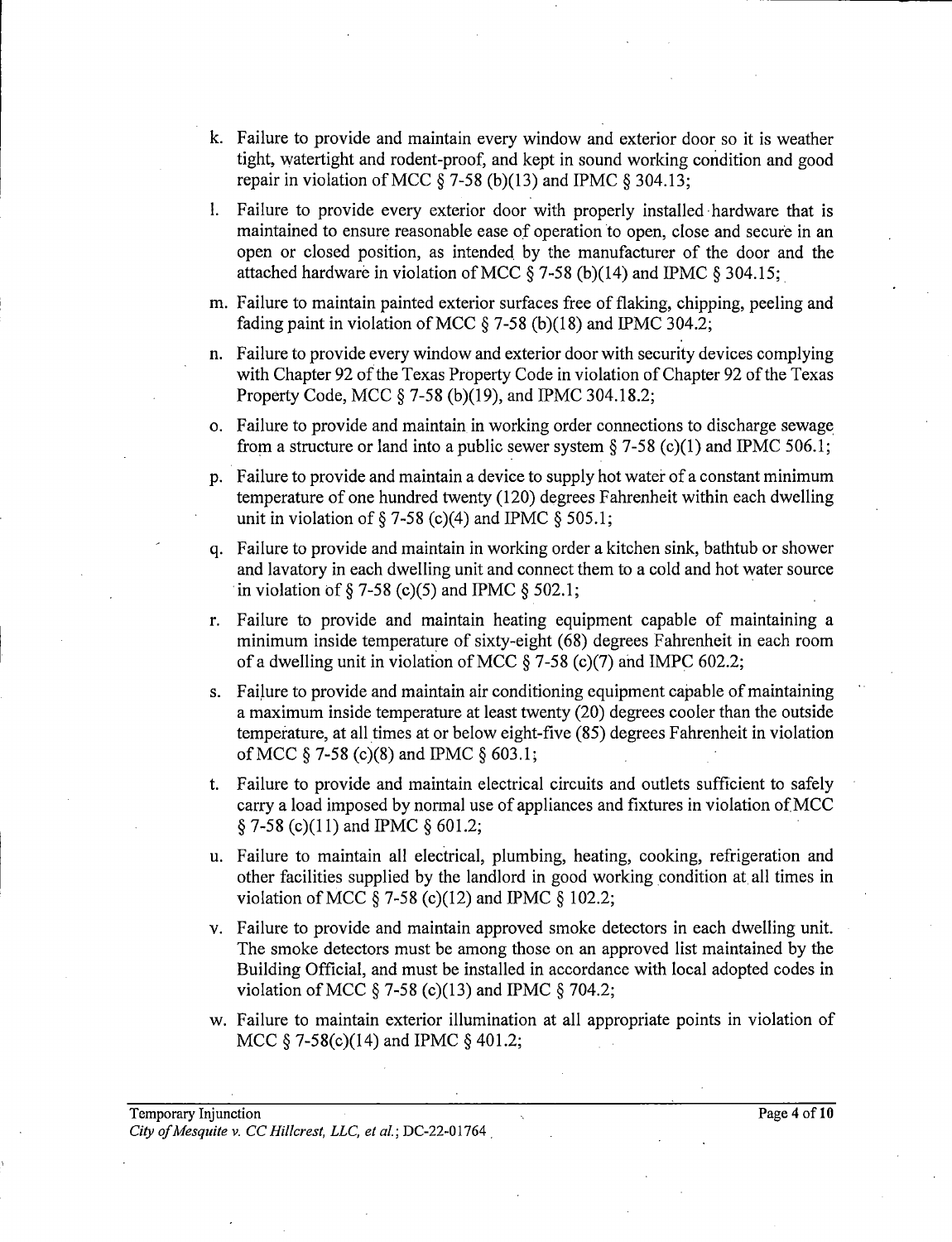- x. Failure to eliminate rodents and vermin in or on the land using methods specified by the MCC in violation of MCC  $\S$  7-58(d)(1) and IPMC  $\S$  302.5;
- y. Failure to keep the interior of structure or portion of structure free from insects, rodents and vermin in violation of MCC  $\S$  7-58 (d)(3) and IPMC  $\S$  309.1;
- z. Failure to maintain continuously operable sanitary sewer system and take immediate action to clear stoppages and partial blockages of all sanitary sewer systems in violation of MCC  $\S$  7-58 (d)(6) and IPMC  $\S$  506.2;
- aa. Failure to maintain in operable condition, in compliance with the International Fire Code, all systems, devices and equipment provided on the property to detect fire, smoke and carbon monoxide, to actuate an alarm or to suppress or control a fire, or any combination thereof in violation of MCC  $\S$  7-58 (d)(7) and IPMC  $\S$  701.2;
- bb. Failure to remediate and or remove substances bearing the appearance of mold using methods acceptable to the BuildingOfficial, including cleaning and treatment as specified by the MCC, in violation of MCC  $\S$  7-58 (d)(8);
- cc. Failure to maintain the shared or common areas of the dwelling and premises in a clean and sanitary condition MCC  $\S$  7-58 (d)(9) and IPMC  $\S$  304.1;
- dd. Failure to maintain premises from unhealthy, unsanitary or grossly unsightly conditions as to constitute a substantial deterioration of property values or render living conditions in the neighborhood unsuitable over a prolonged period, in violation of MCC  $$10-169$  and IPMC  $$305.1$ ; and
- ee. Failure to pave, mark and maintain all parking spaces and access drives, in such condition as to be maintained free from hazardous conditions in violation of MZO 3-402.

The Violations relate to preservation of public health and safety, building and construction

elements, dangerous damage to structures or' improvements, and zoning. Persons other than the Defendants and property other than that of the Defendants will suffer adverse health impacts and/or risk substantial danger of injury, unless Defendants comply with the ordinances and eliminate the Violations.

IT IS THEREFORE ORDERED that the Defendants eliminate all Violations by at 9:00 a.m. and maintain the Property free from the Violations thereafter.

IT IS FURTHER ORDERED that if Defendants fail to eliminate all Violations and / or maintain the Property free from the same thereafter, that Defendant CC Hillcrest, LLC is ordered to provide to any affected tenant, within three (3) hours of written notice by either the affected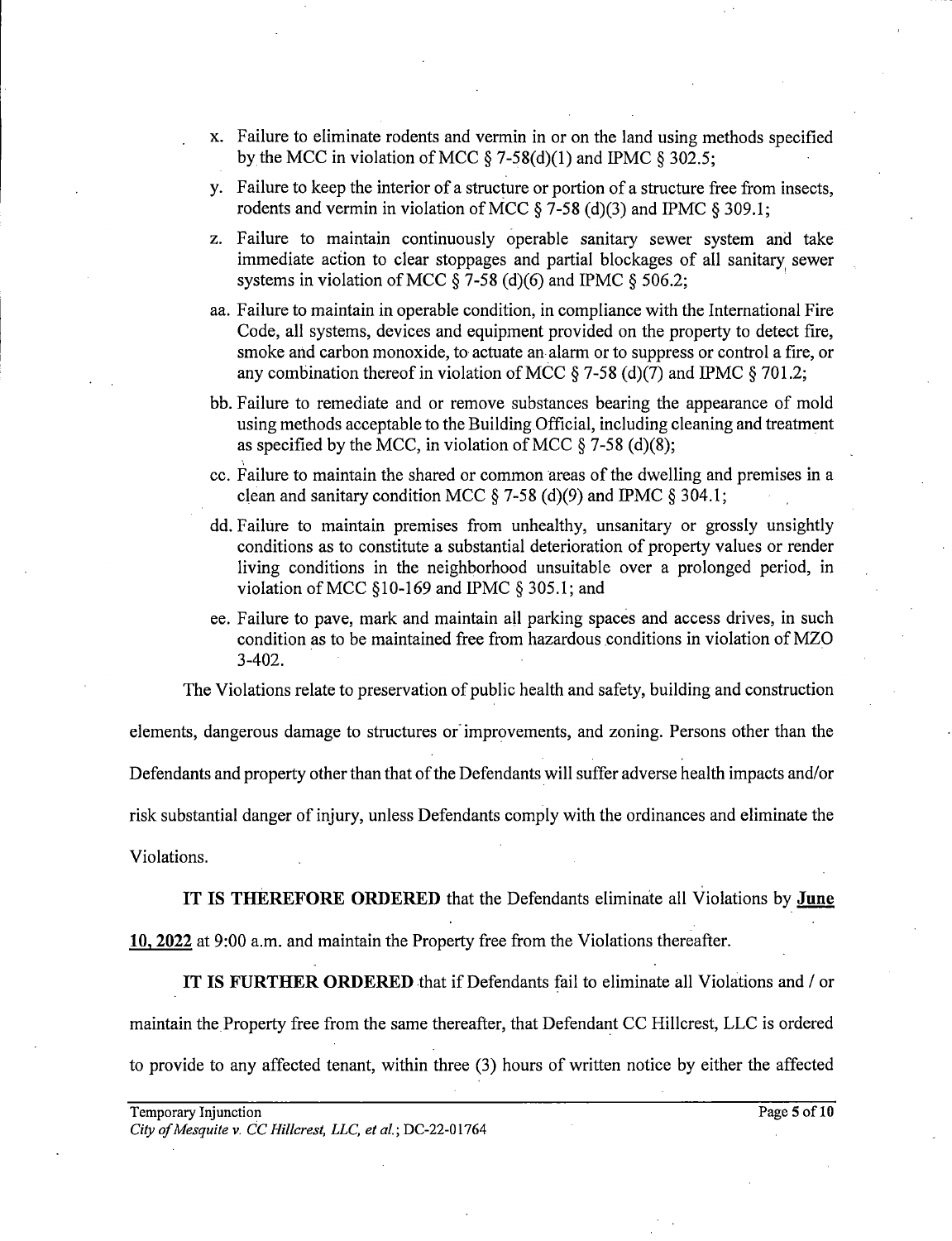tenant or the City, and at Defendant CC Hillcrest, LLC's cost and expense, alternate accommodations which meet the minimum standards of habitability stated within the MCC, until such time as the Property or the affected tenant's unit, as applicable, complies with the Mesquite City Code and the terms of this temporary injunction.

IT IS FURTHER ORDERED that immediately, and continuously for the duration of, and notwithstanding any other provision of, this temporary injunction, for any tenant of the Property affected by any one or more of the four conditions identified immediately below, Defendant CC Hillcrest, LLC is ordered to provide to the affected tenant, within three (3) hours of written notice by either the affected tenant or the City and at Defendant CC Hillcrest, LLC's cost and expense, alternate accommodations 'which meet the minimum standards of habitability stated within the MCC, until such time as the Property or the affected tenant's unit, as applicable, complies with the Mesquite City Code:

- 1) Any dwelling unit that is not provided air conditioning equipment capable of maintaining a maximum inside temperature at least twenty (20) degrees cooler than the outside temperature, and at all times at or below eight-five (85) degrees Fahrenheit in each room of the dwelling unit in working order, operable and immediately capable of providing less than the maximum temperature;
- 2) Any dwelling unit that is not provided heating equipment capable of maintaining minimum inside temperature of sixty-eight (68) degrees Fahrenheit in each room of the dwelling unit in working order, operable and immediately capable of providing more than the minimum temperature;
- 3) Any dwelling unit that is not provided a device to supply and maintain hot water of a constant minimum temperature of one'hundred twenty (120) degrees Fahrenheit to each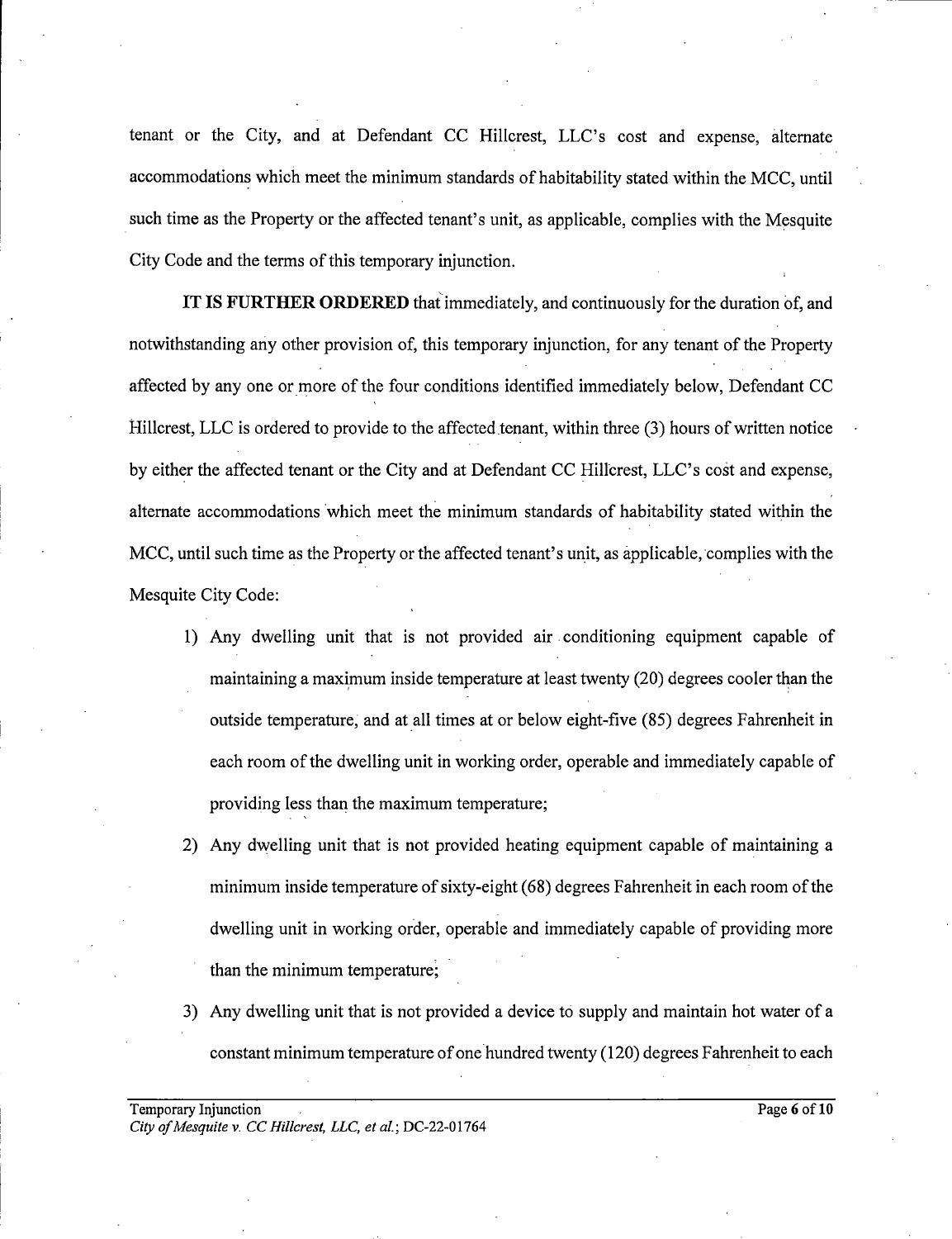sink, bathtub, shower, and / or lavatory in working order, operable and immediately capable of meeting the minimum temperature;

4) Any dwelling unit with two hundred feet (200') of sewage discharged on land in any manner other than through a functioning sanitary sewer system, if the sewage has been discharged on land in excess of two  $(2)$  hours. The distance of two hundred feet  $(200')$ from dwelling unit shall be measured horizontally from the outer edge of the sewage location to the outer edge of the building, and shall include all dwelling units 'from the earth to the sky', meaning no distance distinction exists between any first, second, third, or any other floor dwelling unit. Further, the two hundred feet (200') shall be interpreted as including any physical attribute of a dwelling unit, meaning the furthest physical component of any dwelling unit including the facade, veneer, balcony fence or other component of dwelling unit is intended to be covered within the distance interpretation.

IT IS FURTHER ORDERED if notice of any of the conditions requiring alternate accommodations, as specified within this temporary injunction, is provided outside of the regular operating hours of Defendant CC Hillcrest, LLC's business office for the Property, as defined below, that the three (3) hours of written notice required in the immediately preceding paragraph shall be considered satisfied if also provided telephonically to (972) 288-4446. For the purposes of this Temporary Injunction, the regular operating hours of Defendant CC Hillcrest, LLC's business office at the Property shall mean, 8:00 a.m. to 5:30 p.m. Monday through Friday, not including. any day on which the United States Post Office is closed for holidays.

IT IS FURTHER ORDERED that Defendant CC Hillcrest, LLC shall employ a thirdparty servicer to receive and evaluate any and all claims for alternate accommodations under this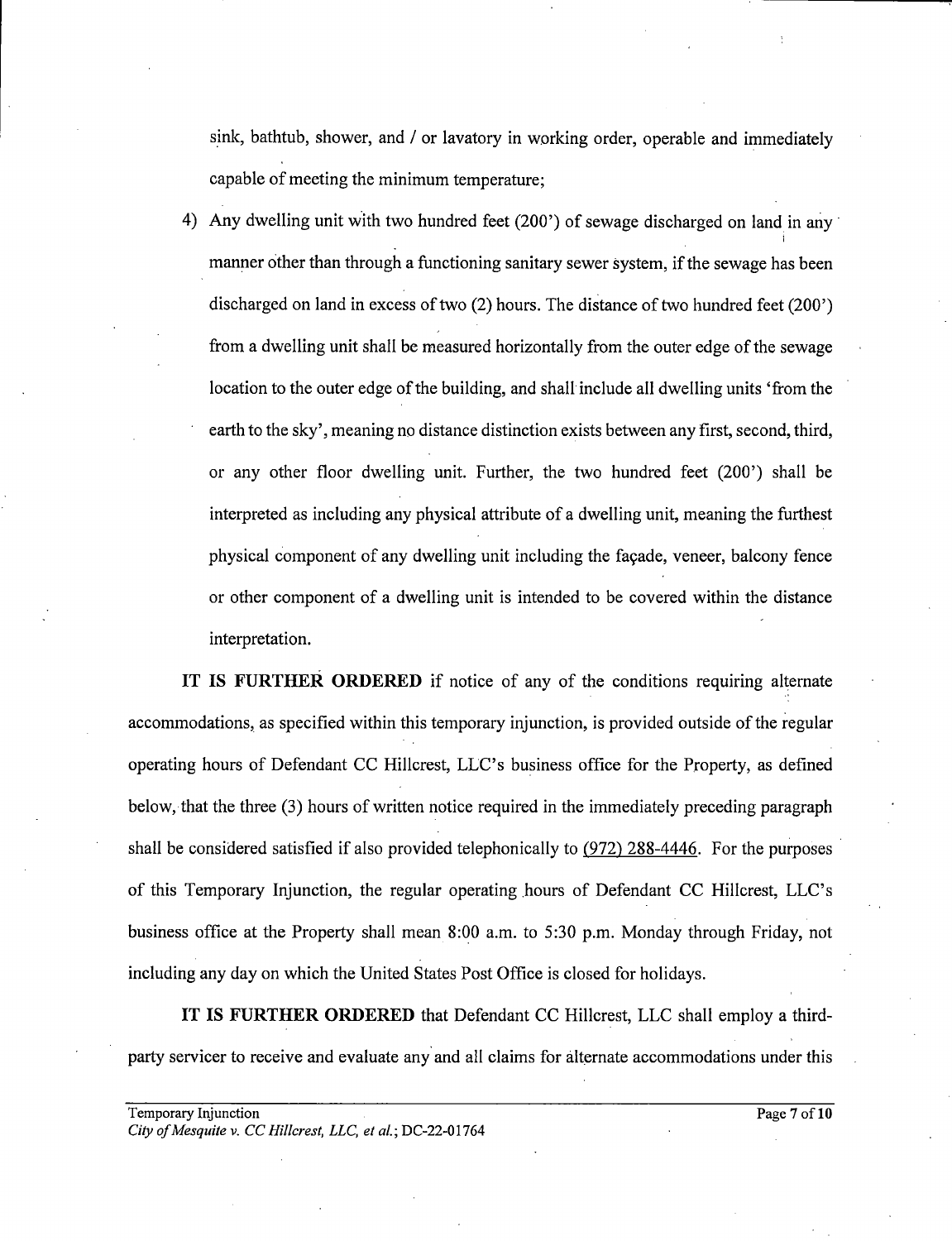temporary injunction and place the affected tenant into alternate accommodations within the timeframes listed herein. Evaluation of such claims shall consist of determining if the. complaint falls within the terms of this temporary injunction. The Parties shall agree to such third-party by 5:00 p.m. on Tuesday, April 12, 2022, or this Court shall appoint such third-party as it deems appropriate. If at any time the third-party is not established, or in any other way rendered unable to perform the duty of placement into alternate accommodations, such impairment shall in no way be construed as relieving Defendant CC Hillcrest LLC of the requirement to provide alternate accommodations. The third-party shall have duty, and be informed ofthe same by Defendant CC Hillcrest, LLC, to provide the City with all requests for} accommodation and information confirming the placement into alternate accommodations, or if accommodations are not provided the specific reasoning for the same, contemporaneously with the processing of the complaint, and to the City as shall be designated in writing by the City.

IT IS FURTHER ORDERED that Defendant CC Hillcrest, LLC shall provide notice of this temporary injunction and a summary of the contents herein to all residents on the Property. Nothing in this order shall be construed as limiting the City from providing the same, and Defendants are expressly forbidden from interfering with the City's provision of such notice, should the City elect to provide the same, though the Court encourages the Parties to collaborate and provide such notice jointly, in a simple and understandable format.

IT IS FURTHER ORDERED that Defendant CC Hillcrest, LLC shall not place, nor shall the Property suffer to be placed, any tenant into dwelling unit on the Property which is presently vacant or becomes vacant during the pendency ofthis Temporary Injunction without first obtaining inspection of the dwelling unit by the City and written verification by the City that the dwelling unit complies with the MCC and is authorized for occupation.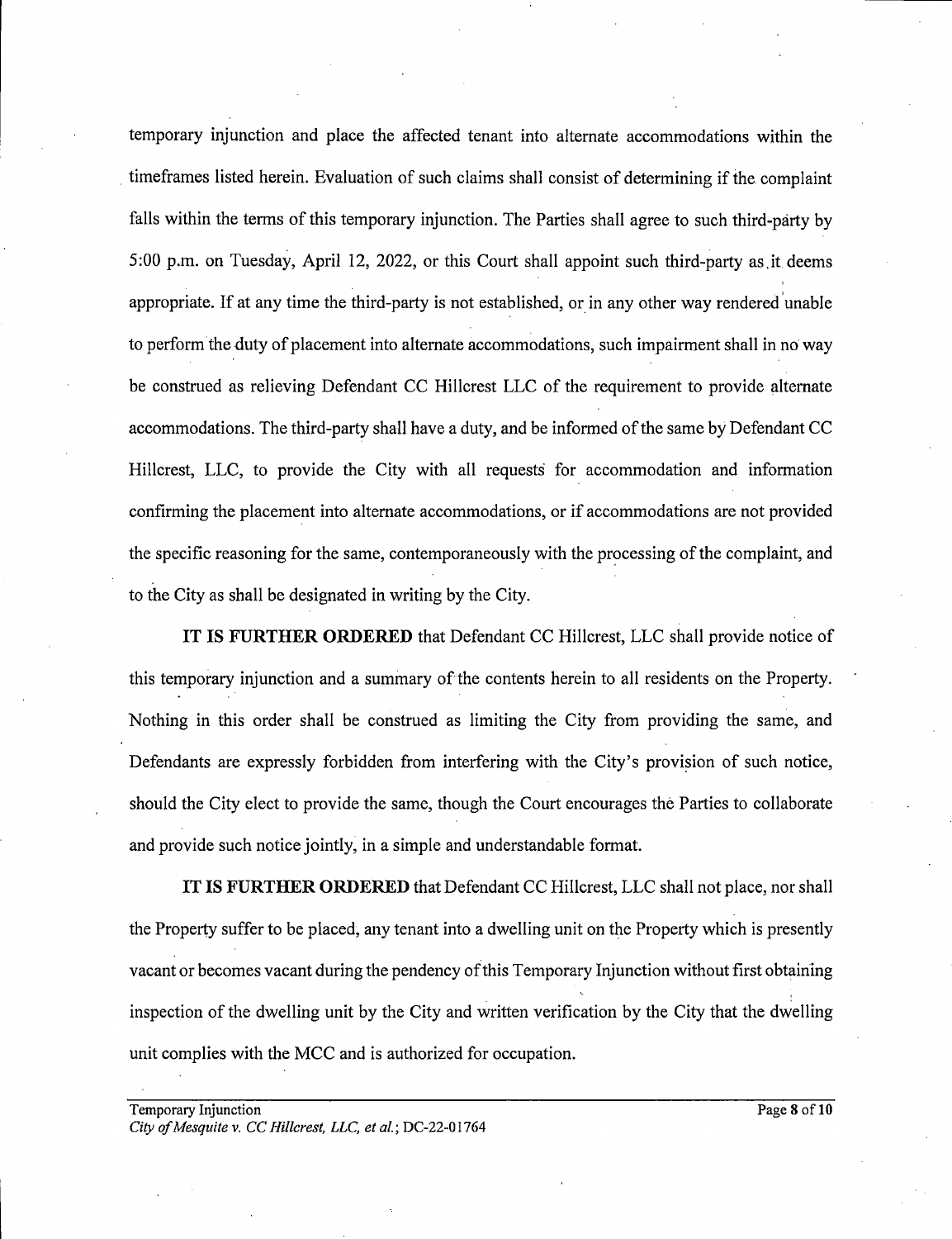IT IS FURTHER ORDERED that the City is hereby permitted all such access to the Property as preseritly authorized, and access to any specific dwelling unit on the Property within forty-eight (48) hours' written notice from the City .to Defendant CC Hillcrest, LLC, or immediately for any emergency condition as documented in writing.

IT IS FURTHER ORDERED that the City is hereby granted full access to the entire Property to complete a full inspection of the Property, including but not limited to the inspection of each dwelling unit, beginning on June 13, 2022, and continuing until completed, with the limitation that access to dwelling units shall cease at 5:30 p.m. and begin anew at 8:30 a.m. on the subsequent day, and not including Saturday or Sunday, unless specifically authorized by the tenant of the dwelling unit. Defendant CC Hillcrest, LLC isrequired and hereby ordered to take all necessary steps to provide such access including notice to all tenants on the Property and accompanying City agents during the inspection to provide access.

No bond is required to be posted by Plaintiff, City of Mesquite. See Tex. Civ. Prac. Rem. Code § 6.002; Mesquite City Charter, art. III, §9.

The Permanent Injunction Hearing and Full Trial on the Merits is set for \_\_\_\_\_\_\_\_  $\sqrt{\Delta n \mu a \cdot \mu}$  30, 2023 at  $\sqrt{?}$  (a.m)/ $\mu$ m. in the 44<sup>th</sup> Judicial District Court of Dallas County, Texas.

 $Signed this  $QU_{\text{day of}}$   $QpirL$ , 2022.  
\n*ANSU unsclli*$ 

PRESIDING JU'DGE

Temporary Injunction Page 9 of 10 City of Mesquite v. CC Hillcrest, LLC, et al.; DC-22-01764